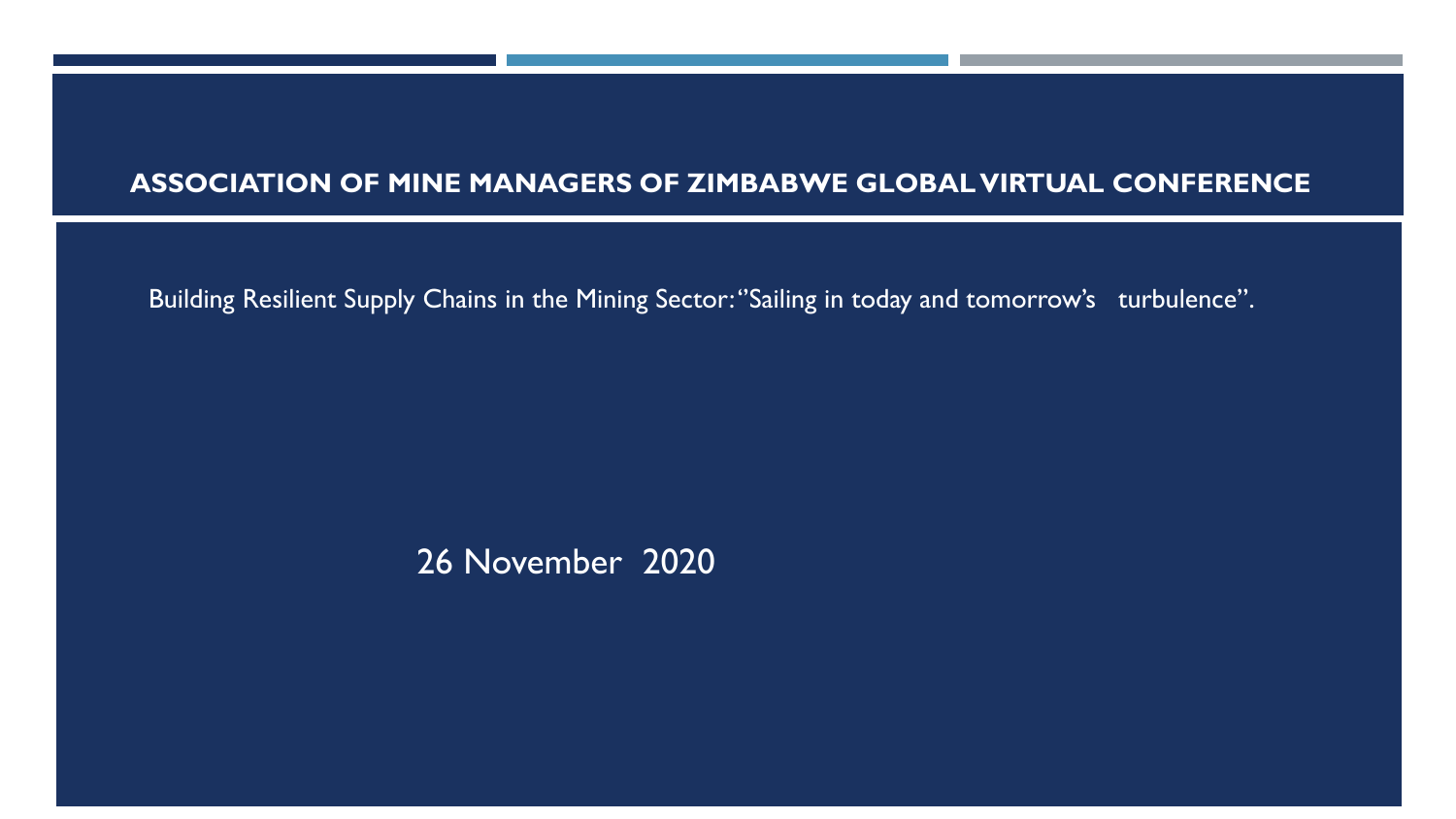## **SUPPLY CHAIN DISRUPTIONS**

- What is the extent of the current crisis and how are businesses responding?
- How can businesses evolve and build the flexibility to deal with future disruptions?
- How can you future-proof your supply chain?
- What are the critical questions that business leaders must ask?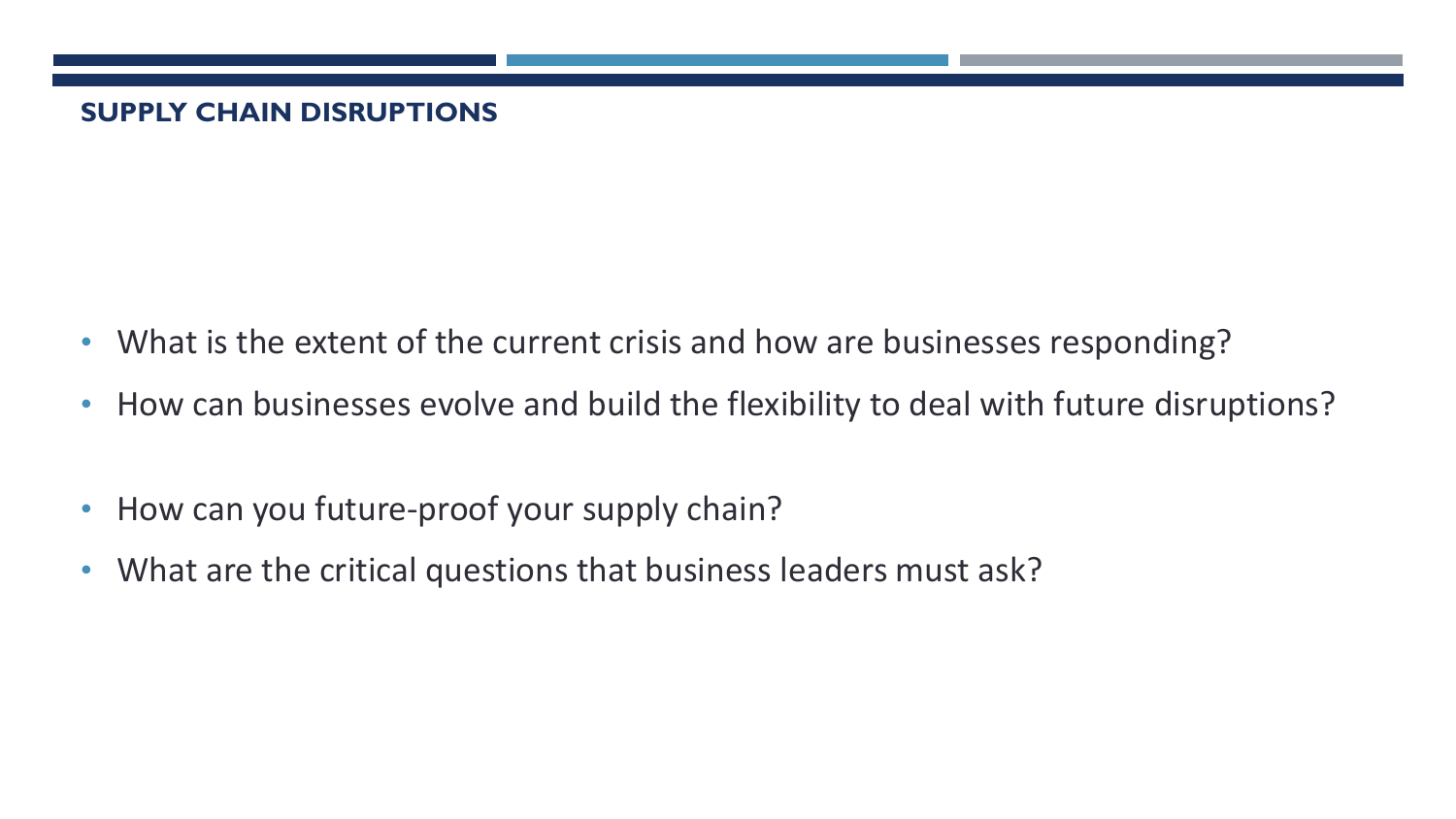#### **SUPPLY CHAIN**

A supply chain is made up of several elements that are linked by the movement of products along it. In a supply chain, suppliers are external to the organization and can supply raw materials, partially finished and finished goods to be used in the internal manufacturing/production process. The organization will procure the materials required and pass these goods to production where they will, in turn, create finished goods for distribution to external customers.'SCM is a key trend drive in the mining sector'.

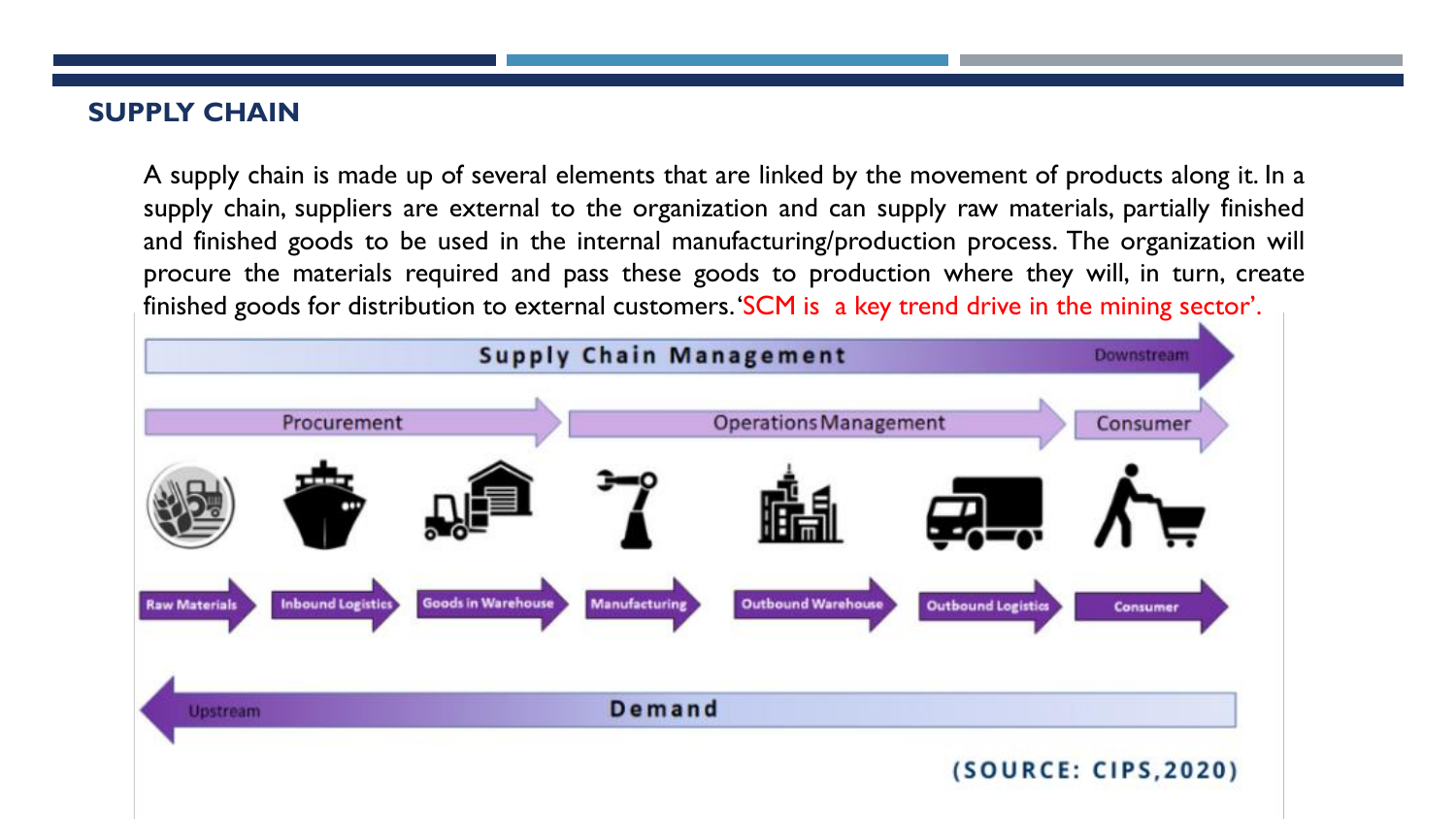## **SUPPLY CHAINS……………………………**

#### Traditional supply chains

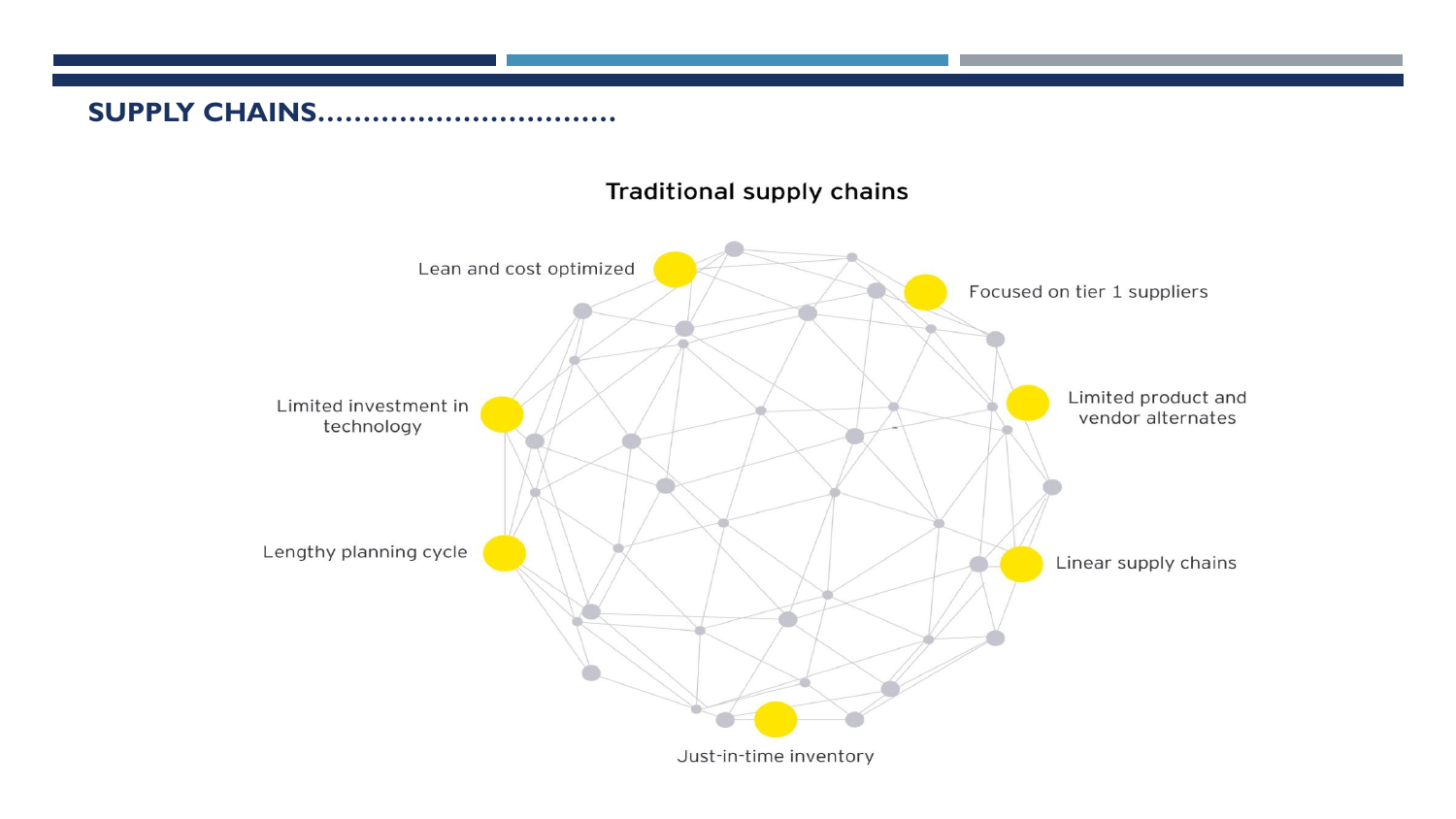#### **SUPPLY CHAIN RESILIENCE**

Supply chain resilience is the supply chain's ability to be prepared for unexpected risk events, responding and recovering quickly to potential disruptions to return to its original situation or grow by moving to a new, more desirable state in order to increase customer service, market share and financial performance.

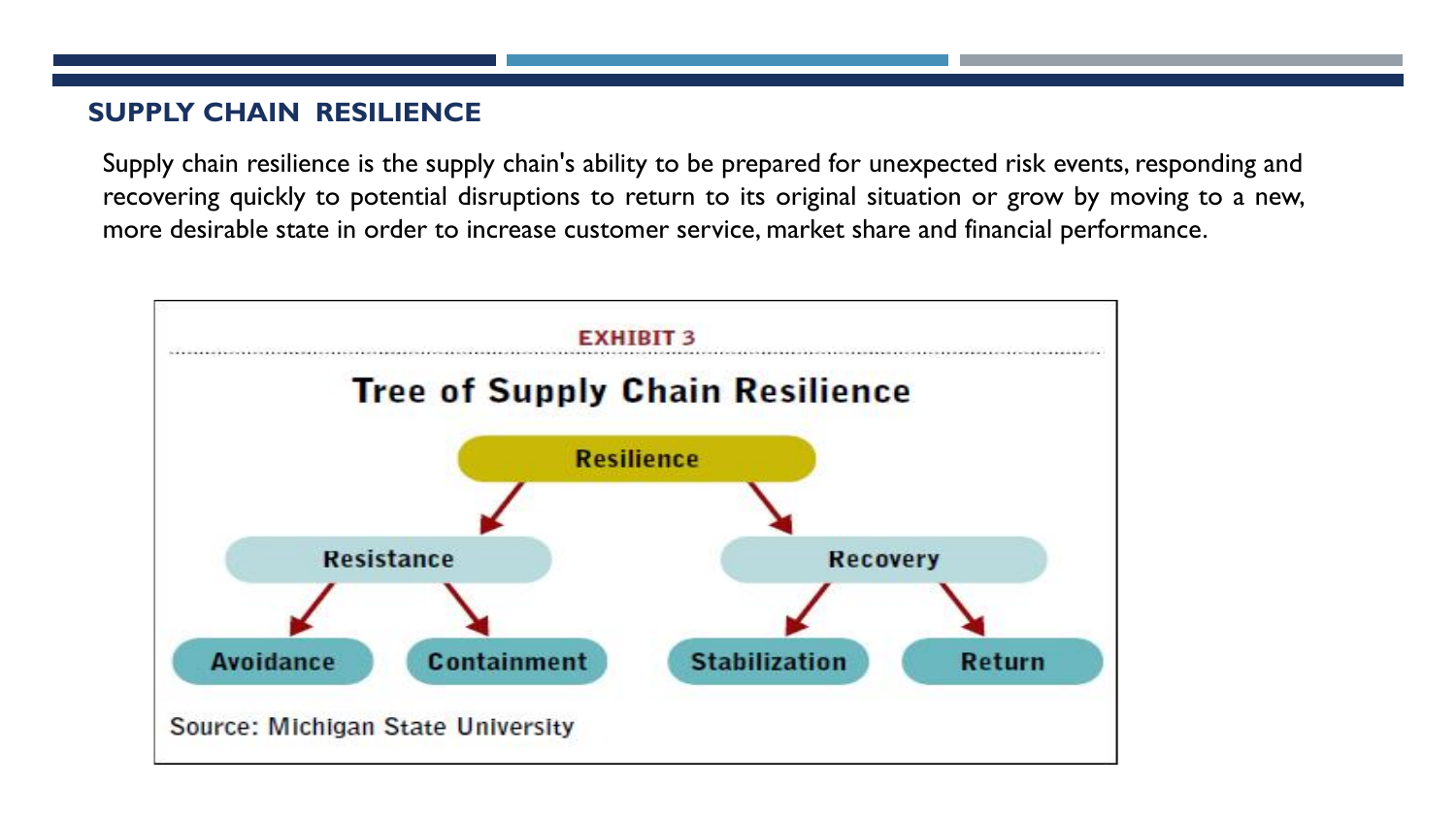#### **BUILDING RESILIENCE**

Is your supply chain able to quickly detect and respond to crises? Are you using digital technologies to improve supply chain resiliency? How can you apply the larger elements of a solid supply chain foundation to facilitate agility?

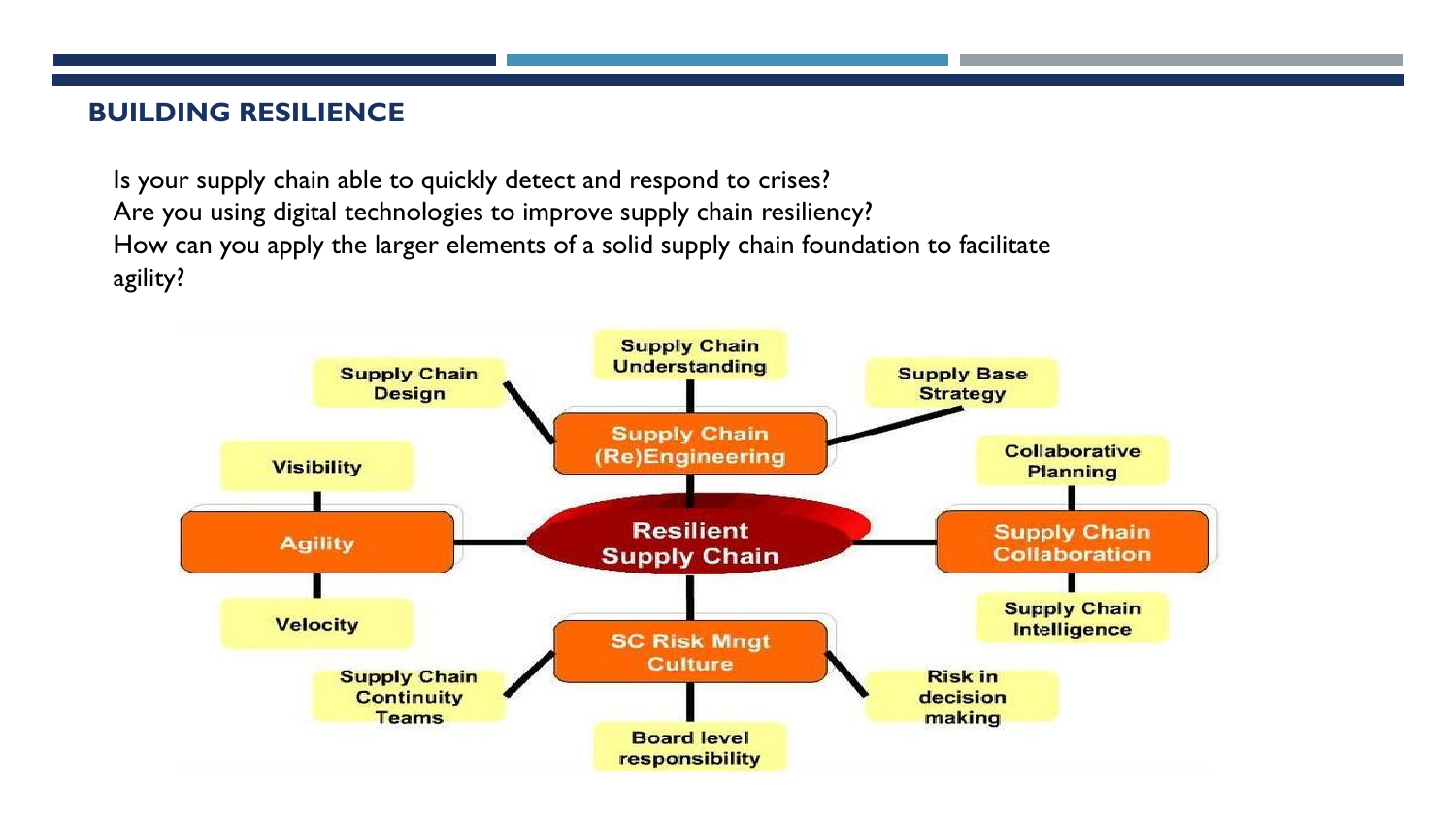## **RESILIENCE IN THE MINING SECTOR**

- *1. Stabilize supply chain operations***:** Identify and mitigate critical issues identified during the pandemic.
- **2. Build resilience into the supply chain:** Embed scenario planning by engaging in a full risk assessment to identify critical areas and recommend mitigation strategies.
- **3. Optimize supply chains:** Adjust supply chain management to minimize costs from ongoing operations while mitigating the impact of major disruptions.
- **4. Enhance end-to-end visibility:** Use technology tools to develop a virtual model of the whole supply chain network through data-driven decision-making.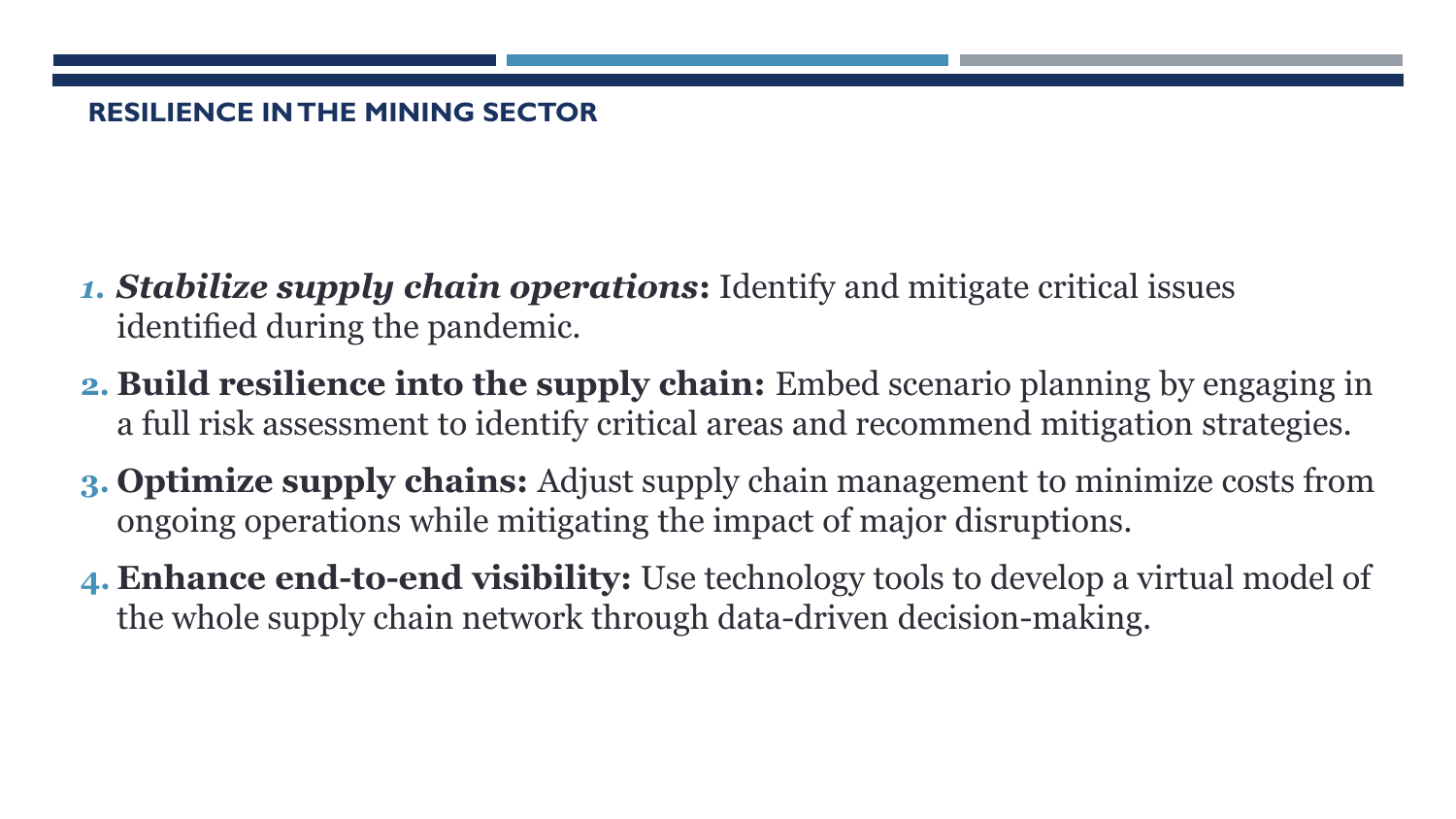#### **CONCLUSION**

**Supply chain resilience is more than just adding capacity or arranging for alternate** suppliers in times of crisis. Instead, resilience entails the hard work of business continuity and scenario planning, detecting signals for potential disruption, creating a high-performance culture, adopting digital technologies and moving in an agile manner to respond to market needs when crises occur.